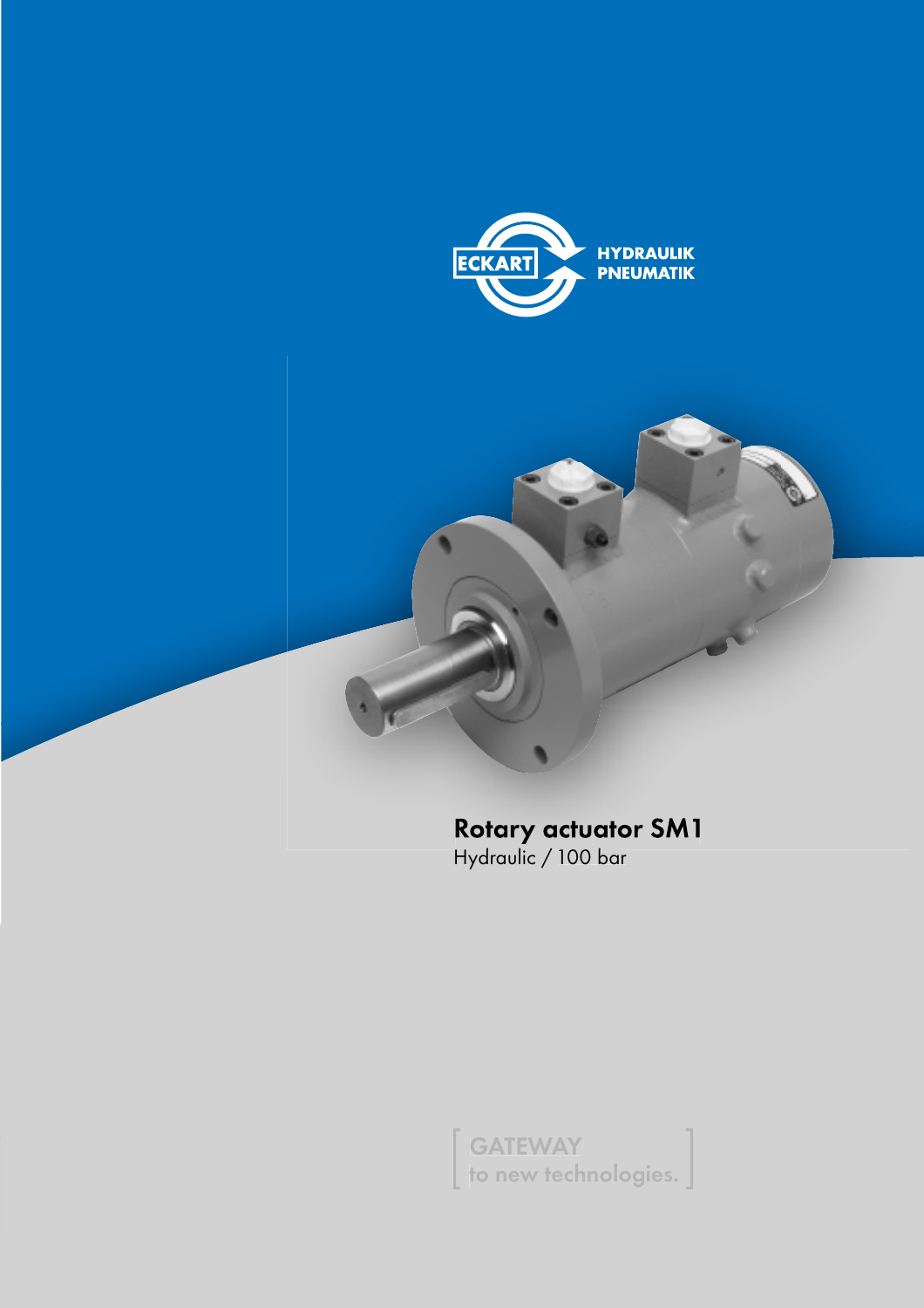## <u>of the custom controller the custom of the custom of kinetic energy</u>

- negating the need for expensive proportional or servo controls with virtually identical characteristics

### from 15 bar economically applicable

- through precise combined helical gears and low friction seals, is the SM1 already from 15 bar economically applicable
- from 3 to 6 bar functionally

### one-piece steel housing

- by a double flange you can transmit especially bending moments, but also torques, about the housing

### sealing technology

- extended service life of seals
- increased safety, also with regard to the environment
- suitable for most fluids
- no internal leakages through solid seals enabling the load to be held in any intermediate position
- all sliding surfaces in contact with seals are honed or ground and polished

### short building measurements – low weight

- the measurements are reduced at the shortest possible measure, and therefore we reached also a low weight

### wear-resistant moving parts

- long service life of the rotary actuator through extended-period nitriding
- excellent sliding characteristics of the gears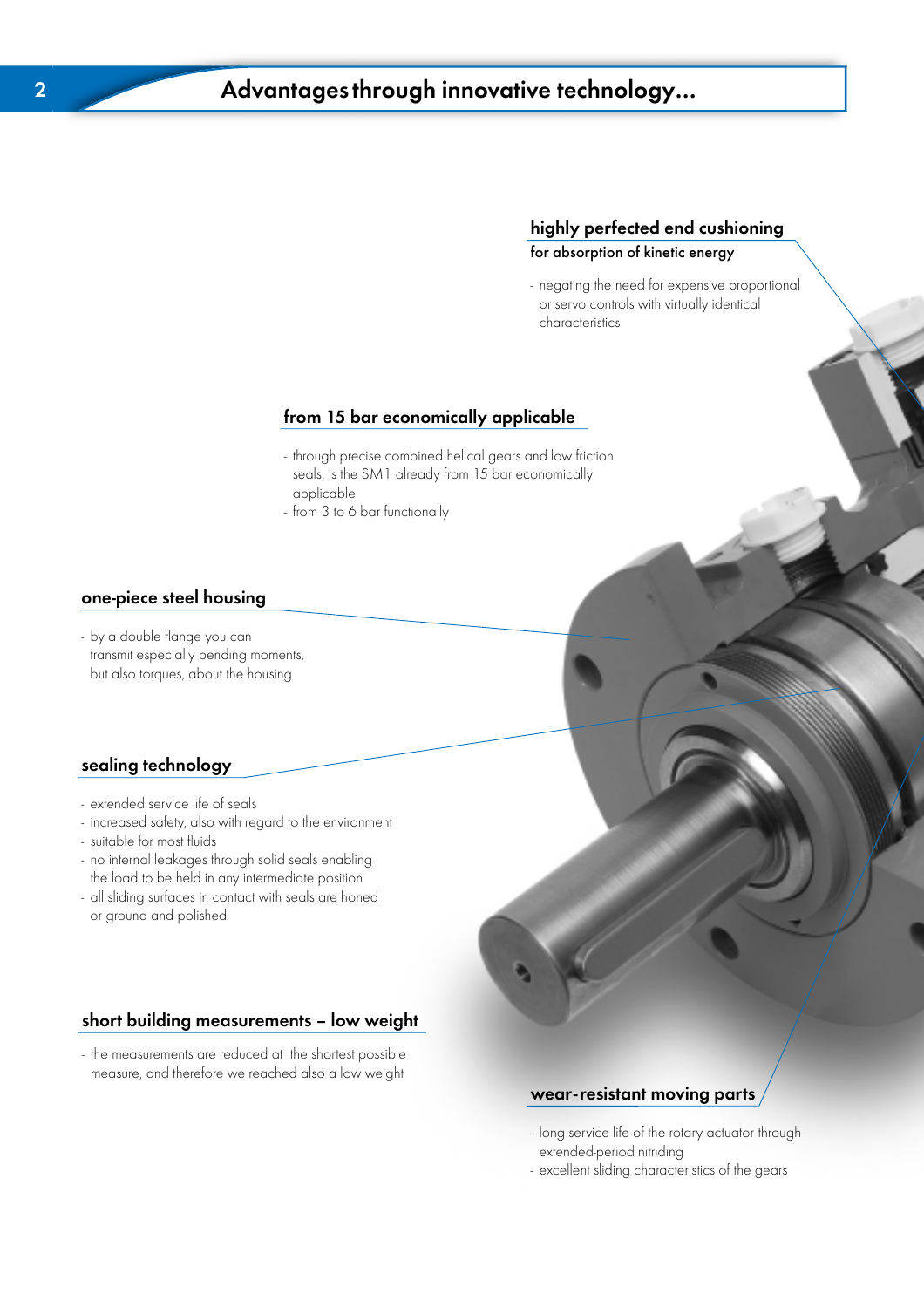# $\frac{1}{\sqrt{2}}$  schweizer SM1  $\frac{1}{\sqrt{2}}$  and  $\frac{1}{\sqrt{2}}$  and  $\frac{1}{\sqrt{2}}$  and  $\frac{1}{\sqrt{2}}$  and  $\frac{1}{\sqrt{2}}$  and  $\frac{1}{\sqrt{2}}$  and  $\frac{1}{\sqrt{2}}$  and  $\frac{1}{\sqrt{2}}$  and  $\frac{1}{\sqrt{2}}$  and  $\frac{1}{\sqrt{2}}$  and  $\frac{1}{\sqrt{2}}$  and  $\frac{1}{\$

### …over time

- short delivery times through flexible storage
- individual solutions for your product
- quality assurance according to DIN EN ISO 9001

### through shaft

- the axial force required for mounting the shaft on the hub can be exerted at the end of the shaft, preventing destruction of the four-point bearing

### externally adjustable end stop(standard)

- the end angle can be re-adjusted at any time by  $\pm 5^{\circ}$ 

### **Contents**

| <b>Features SM1</b>             | 2, 3           |  |
|---------------------------------|----------------|--|
| Function and features           | 4, 5           |  |
| End cushioning                  | $\ddot{\circ}$ |  |
| <b>Options</b>                  | 7,8            |  |
| Technical data and information  | 9              |  |
| <b>Dimensions</b>               | 10, 11         |  |
| Important technical information | 12             |  |
| Fax sheet                       | 13             |  |
| <b>Applications</b>             | 14             |  |
|                                 |                |  |
|                                 |                |  |

### form-fit joint

- assuring positive power/torque transmission even at peak load conditions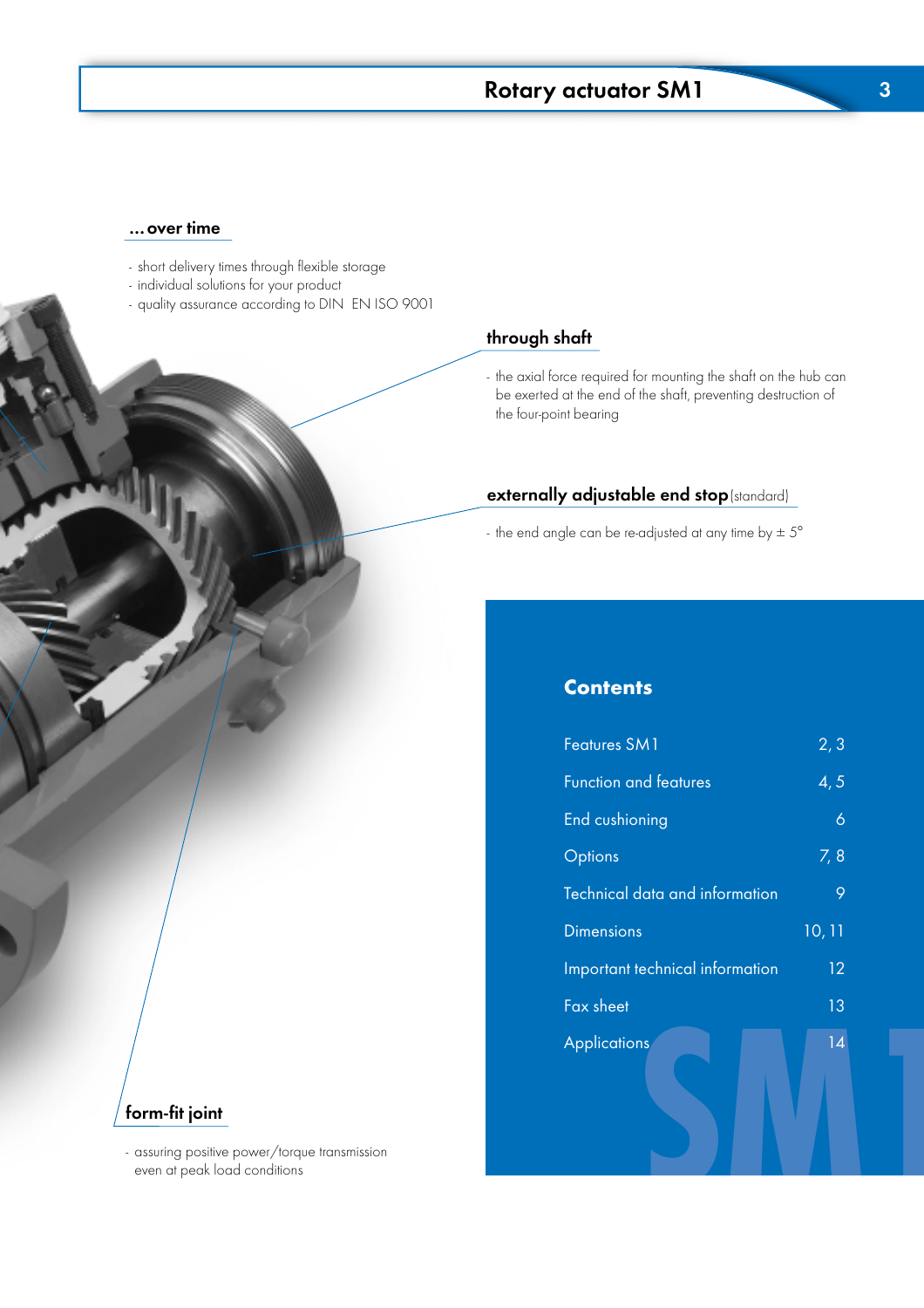## $\overline{\phantom{a}}$   $\overline{\phantom{a}}$   $\overline{\phantom{a}}$   $\overline{\phantom{a}}$   $\overline{\phantom{a}}$   $\overline{\phantom{a}}$   $\overline{\phantom{a}}$   $\overline{\phantom{a}}$   $\overline{\phantom{a}}$   $\overline{\phantom{a}}$   $\overline{\phantom{a}}$   $\overline{\phantom{a}}$   $\overline{\phantom{a}}$   $\overline{\phantom{a}}$   $\overline{\phantom{a}}$   $\overline{\phantom{a}}$   $\overline{\phantom{a}}$   $\overline{\phantom{a}}$   $\overline{\$



### [ Operation ]

The rotary actuator SM1 is used for rotating or turning useful loads.

As in a hydraulic cylinder the piston K (fig.-2) is moved in a linear motion between the two mechanical end positions E1 and E2 by means of hydraulic power.

Through the multiple helical gears the linear motion is mechanically transformed into a turning motion and transferred to the drive shaft W.

The opposed direction of the helical gears G1 and G2 causes a simple stroke of the piston to produce a doubling of the angular movement.

The pairs of helical gears are not self-inhibiting. Positive lubrication and nitriding of the surfaces of the helical gears ensures a long service life of the rotary actuator.

### [ Operating pressure ]

The maximum operating pressure of the rotary actuator is 100 bar. Low friction seals allow the rotary actuator to operate from as low as 3 to 6 bar operating pressure and so can be economically set at approximately 15 bar.

For especially slow rotation stick-slip seals can be supplied as a special specification.

### [ Drive shaft datum ]

The drive shaft datum is adjusted at the factory as shown in fig.- 2, with the piston K resting against the stop E1 (also see pages 10 and 11).

A different drive shaft datum is available on request.

### [ Torque output ]

The stated torque figures are effective torques, with the pressure versus the torque curve being virtually linear. For multi-shift, heavy duty or high frequency applications a safety factor between 1.2 and 1.5 is recommended. Torque output is equal in both directions.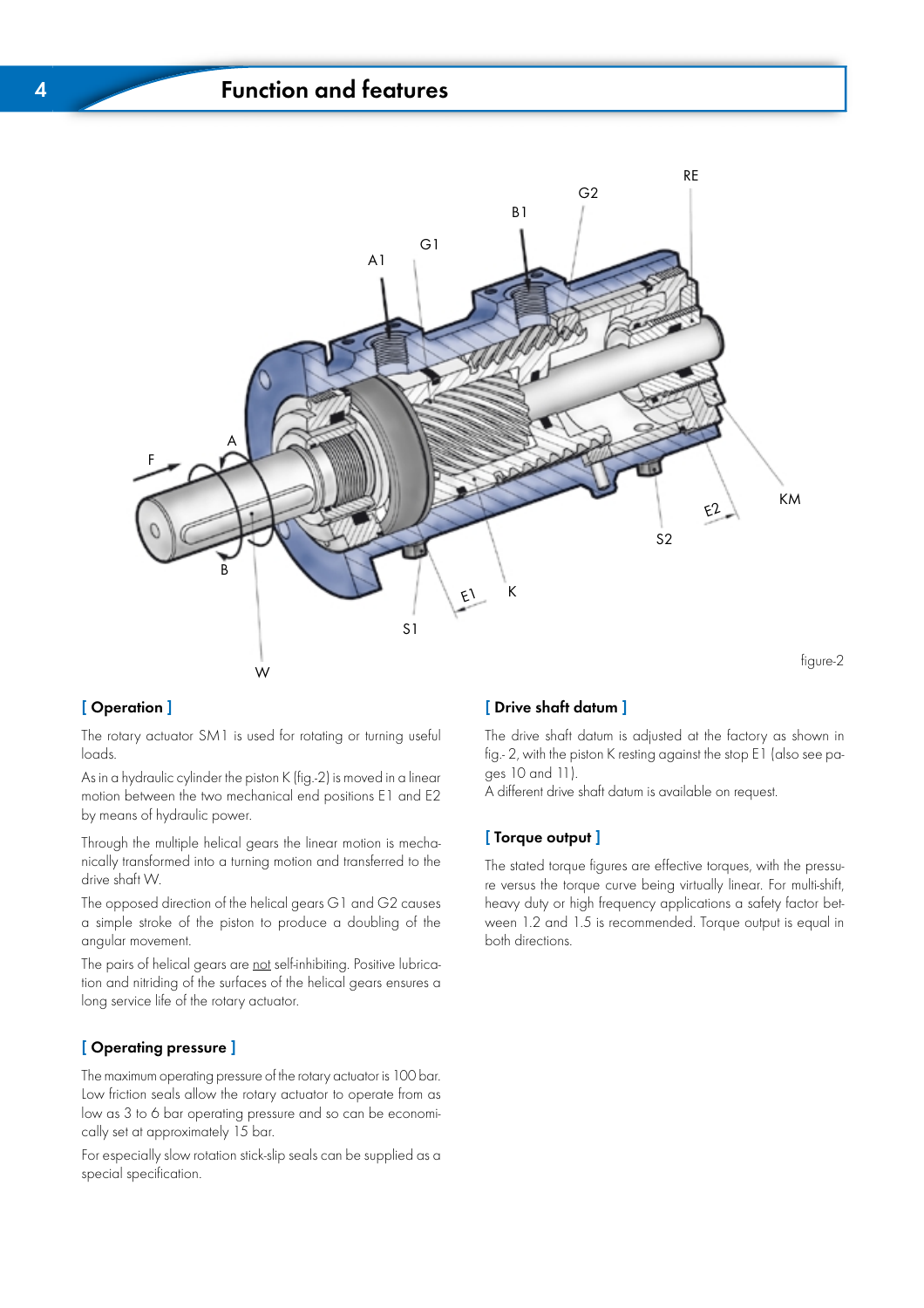

## [ Shaft rotation ]

From view F, the drive shaft W will rotate anti-clockwise (arrow A) when pressure is applied to port A1. A different direction of rotation is available as a special feature.

## [ Rotation ]

Standard rotations are 90°, 180°, 270° and 360°. Other rotations can be supplied on request by using the model with the next standard rotation up and limiting the stroke of the piston in accordance. Also available are special models with rotations in excess of 360°.

### $\mathbf{r}$  backlash  $\mathbf{r}$

In order to function, the set of helical gears require a certain backlash of approx. 20 angular minutes. On special request, the rotary actuator can also be supplied with a reduced backlash of as little as 5 angular minutes.

### [ Externally adjustable end stop ]

This standard feature allows re-adjustment of the angle of rotation as supplied within  $\pm 5^{\circ}$ . Adjustment is only possible in the unpressurised state and at the end position E2 (see page 12).

### [ Fluids ]

We recommend mineral oil based hydraulic fluids of the group HLP as per DIN 51524 / Part 2 and VDMA recommendation 24318. Fluids without emulsifying agents reduce the service life of the rotary actuator. For heavily flammable fluids, please consult factory. The recommended viscosity range is 16 cSt to 68 cSt at  $40^{\circ}$  to 60 $^{\circ}$  C.

### [ Operating temperature ]

The operating temperature can range from -25 $^{\circ}$  C to +70 $^{\circ}$  C, providing suitable fluids with the correct viscosity rating are used. Please contact us for any applications outside these limits.

### [ Oil change ]

The oil change depends on the size of the system and should be carried out at regular intervals.

### [ Filtration ]

The hydraulic fluid used in the rotary actuator does not exceed the pollution classification 19/15 in accordance with ISO 4406. Therefore, a filter setting of < 25 µm should be installed in the pressure line. With hermetically sealed containers a return filter should suffice. With open containers a pressure filter must be installed in the compressed air line. The maintenance intervals described above should be adhered to in line with manufacturer specifications.

#### [ Leakage ]

The use of solid seals reduces leakage to the absolute minimum, therefore allowing the load to be held in any intermediate position.

### [ End of stroke ]

The piston K (fig. 2) can be moved under load against the end stops E1 and E2 and be loaded in this position.

The end stops are designed to withstand the force created by the maximum allowable operating pressure relating to the maximum premissable torque output.

If higher forces can be expected, we recommend installation of external stops or other methods of control such as end cushioning (see page 6 and 12) or control valves.

### $\mathbf{I}$  installation, maintenance and running in  $\mathbf{I}$

An operating instruction for the installation, maintenance and running in are provided with every delivery.

Spare-part-list as well as dismantling and assembly instruction are available by request.

#### [ Non-standard options ]

In addition to the options listed in this catalogue, special features can also be supplied, such as splined shafts, special seals, several cams for sequential operation of switches, etc.

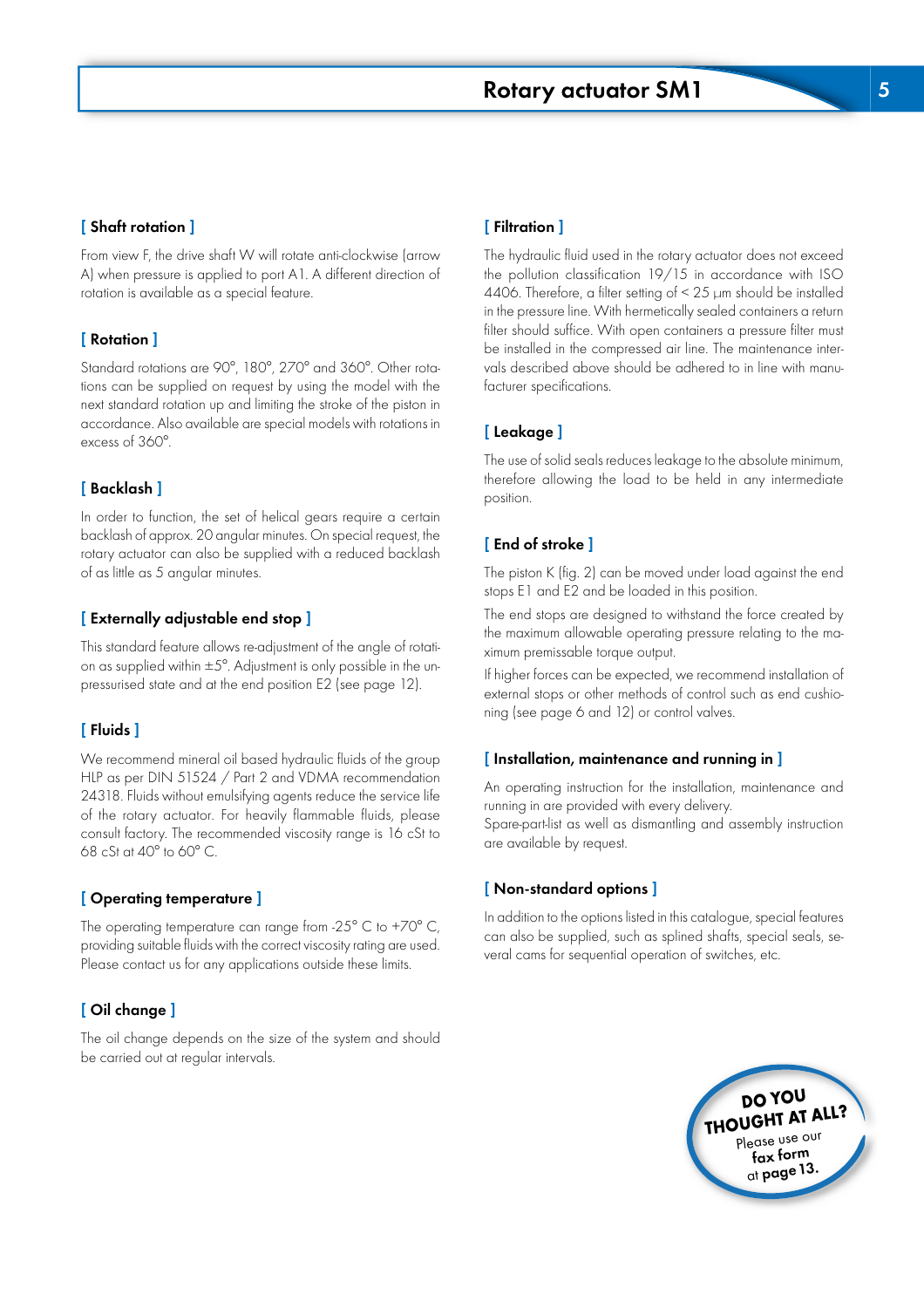### [ Z1- End cushioning ]

End cushioning is aimed at dissipating and/or decelerating the rotary movement before the final end stop.

Eckart end cushioning is designed to meet the toughest requirements in modern hydraulics. On the basis of continuous research and development as well as close co-operation with our customers, we can offer you state-of-the-art end cushioning.

- You do not need to include any expensive proportional or servo controls in order to dissipate kinetic energy, because Eckart end cushioning will perform this function almost identically.
- Eckart end cushioning largely prevents pressure peaks, which often destroy rotary actuators with conventional single-stage cushioning or throttle regulation (see diagram in fig. 3).
- The standard effective cushioning range in the end position is from 12° to 20° (see too page 12). Other cushioning can be supplied on request.



figure-4



The diagram shows one of the advantages of Eckart end cushioning over conventional cushioning with single-stage control

- It is possible for the customer to adjust the cushioning effect individually by screwing in nozzles.
- End cushioning Z1 can also be delivered for each special angle of rotation (see too page 12).

### [ Operation ] **A. Starting position**

- piston K is in end position E2 (see page 4)
- port A1 is pressurised
- port B1 is unpressurised

#### B. Reversing the directional control valve

- port B1 is pressurised
- ball check valve R in port B1 opens
- hydraulic fluid flows freely into the cylinder space
- piston K moves in the direction end position E1 (direction arrow piston K)
- ball check valve R is closed in port A1
- pressure medium flows off freely through the bores D

### C. Cushioning process

- piston K now approaches the end position E1 and seals the bores D one after the other
- piston speed is progessively reduced
- piston K now completely covers the bores D
- pressure medium can now only escape through the bore Q with the adjusting screw DS to the port A1
- the cushioning effect can therefore be adjusted again by the adjusting screw DS
- this cushioning phase runs linear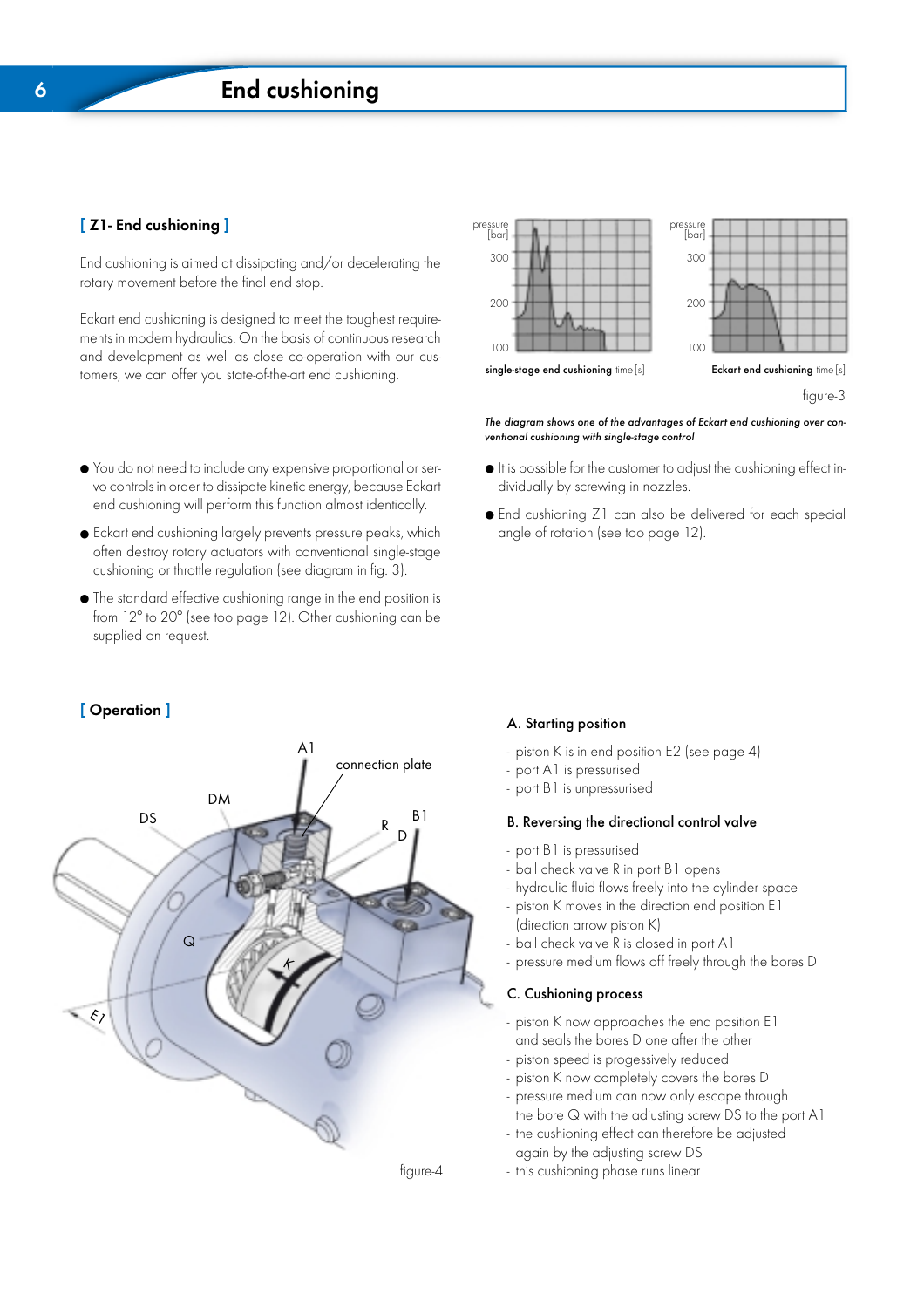# 7 Options Schwenkmotor PSM



figure-5

### [SZ - Locating pin ]

The locating pin SZ (fig. 5) is intended for the fitting of cams Z5 or other control equipment. It simply screws or is glued into the tapping provided at the back end of the shaft. It can be supplied at a later stage without reconstruction of the rotary actuator. The locating pin should not be used for torque transmission or for limiting the angle of rotation.

### [ Z5 - Cam ]

The cam Z5 (fig. 5) is clamped onto the locating pin SZ and is used to operate the control switches. If two cams are fitted, the second one is reversed and fitted upside down, while both cams remain individually adjustable.



range-range-range-range-range-range-range-range-<br>not available in conjunction with option SZ/HWSZ

Micrometer-style adjustment allowing exact pre-setting of the desired angle of rotation with 100 % repeatability. Available over the total or only part of the rotation, for example: total rotation 270°, adjustable between 180° and 270°. Mat chrome surface finish. Dimension "L" and the total length of the rotary actuator is extended by this option, depending on the range of adjustment (see page 10).

[ Z4 - Longe-range adjustable end stop ] simplified version of Z3

The angle of rotation can be adjusted individually with this option (fig. 4), both over its total range of rotation and over a partial range (e.g. total angle 270°, desired partial adjustment from 180° to 270°). To this end, the adjusting insert RE is simply screwed inwards or outwards to give the desired angle of rotation. The shaft goes all the way through, allowing control equipment to be fitted. Adjustment is only possible in the unpressurised state. Dimension "L" and the total length of the rotary actuator is extended by this option, depending on the range of adjustment (see page 10).

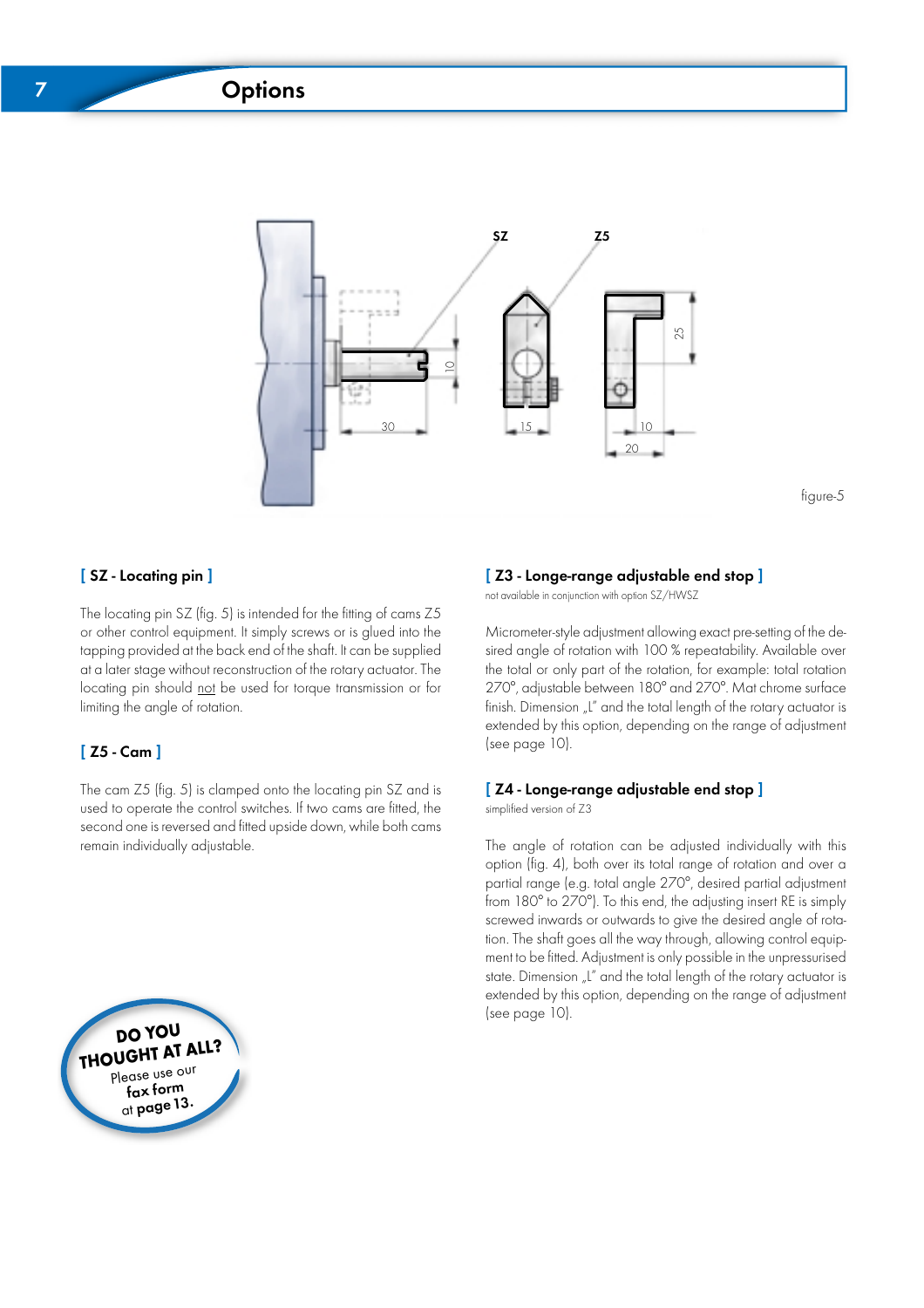[Z6.1 - Control switch assembly ]

This option allows the respective end positions to be mechanically confirmed and the intermediate angles to be recalled. The locating pin SZ and the cam Z5 are included in this option.

#### Technical data Z6.1 - mechanical (figure-6):

| control element:                                                         | according to DIN EN 50047            |  |  |  |  |  |  |  |  |  |  |
|--------------------------------------------------------------------------|--------------------------------------|--|--|--|--|--|--|--|--|--|--|
| insulation:                                                              | according to VDE 0110 Group C        |  |  |  |  |  |  |  |  |  |  |
| nominal insulation voltage: $500 \text{ V} \sim 25\text{-}60 \text{ Hz}$ |                                      |  |  |  |  |  |  |  |  |  |  |
| permanent current:                                                       | 10 A                                 |  |  |  |  |  |  |  |  |  |  |
| nominal operating current:                                               | 4 A (220~); 2,5 A (380~); 1 A (500~) |  |  |  |  |  |  |  |  |  |  |
| permissible temperature:                                                 | $-30^{\circ}$ $+80^{\circ}$          |  |  |  |  |  |  |  |  |  |  |
| system of protection:                                                    | IP 67 according to DIN 40050 p. 1    |  |  |  |  |  |  |  |  |  |  |



#### [ Z6.2 - Control switch assembly ]

This option allows the respective end positions to be touchless and electronically confirmed and the intermediate angles to be recalled. The locating pin SZ and the cam Z5 are included in this option. The respective assembly dimensions are given on page 13.

#### Technical data Z6.2 - inductive (figure-7):

| control element:           | PNP Schließer M12x1          |
|----------------------------|------------------------------|
| nominal control interval:  | $2 \text{ mm}$               |
| operating voltage:         | $1030$ V DC                  |
| current carrying capacity: | 200 mA                       |
| connection type:           | plug                         |
| permissible temperature:   | $-25^{\circ}$ +70 $^{\circ}$ |
| system of protection:      | IP 67                        |

Plugs are not delivered as standard! Concerning this we ask for your inquiry.

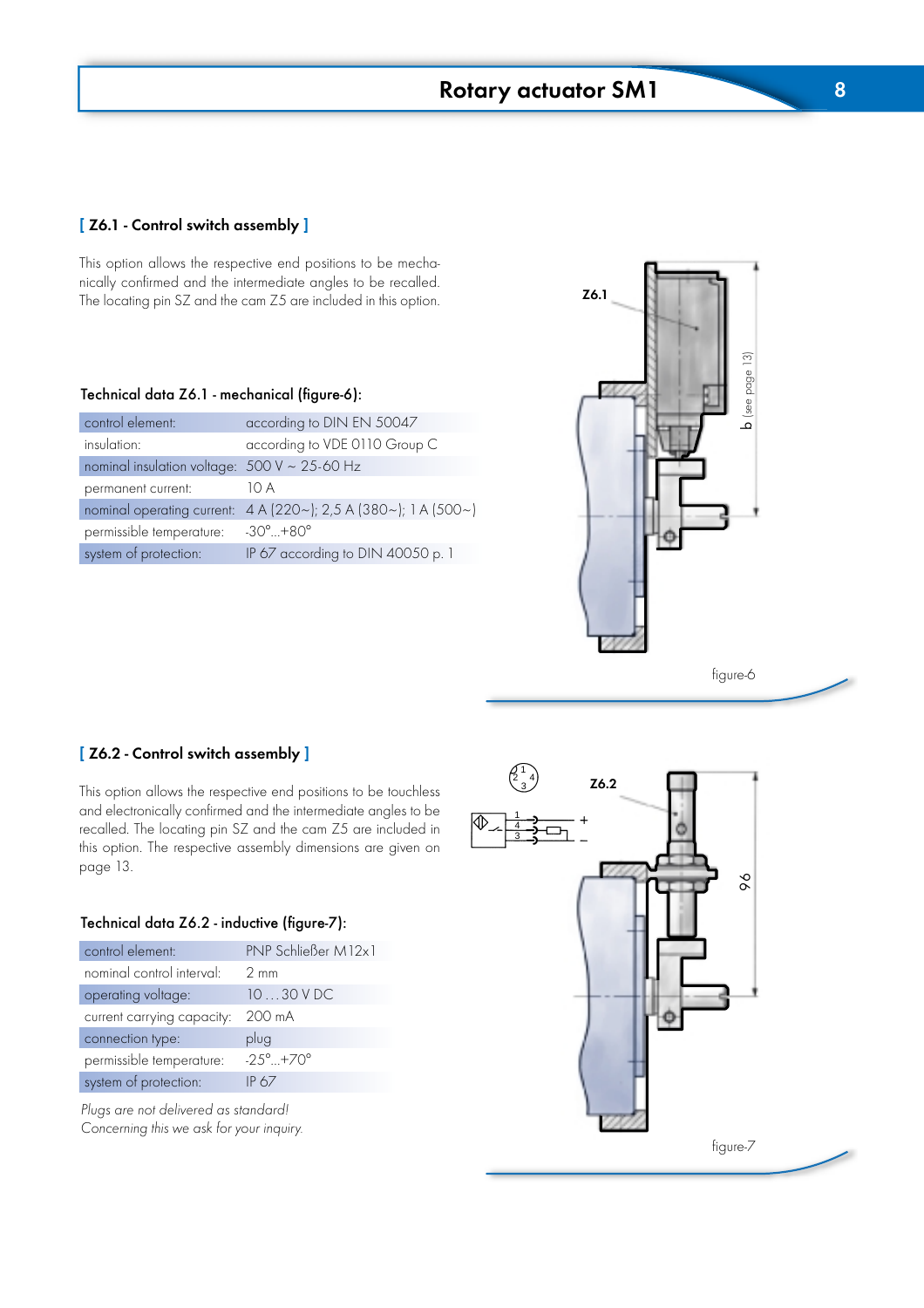### [ Technical data ]

| Size (piston-Ø)                             |       |                                           | 40                                                           | 50                       | 63                                                                                             | 80    | 100                                          | 125    | 160    | 200    |  |  |  |  |  |  |  |
|---------------------------------------------|-------|-------------------------------------------|--------------------------------------------------------------|--------------------------|------------------------------------------------------------------------------------------------|-------|----------------------------------------------|--------|--------|--------|--|--|--|--|--|--|--|
| max. torque at 100 bar                      |       | [Nm]                                      | 74                                                           | 162                      | 304                                                                                            | 588   | 1275                                         | 2450   | 5200   | 10295  |  |  |  |  |  |  |  |
| spec. torque                                |       | [Mm/bar]                                  | 0,74                                                         | 1,62                     | 3,04                                                                                           | 5,88  | 12,75                                        | 24,5   | 52,0   | 102,95 |  |  |  |  |  |  |  |
| angle of rotation                           |       |                                           |                                                              |                          | standard 90°/180°/270°/360° and any intermediate angle, even above 360°                        |       |                                              |        |        |        |  |  |  |  |  |  |  |
| medium                                      |       |                                           |                                                              |                          | recommended: mineral oil of group HLP/DIN 51524, page 2 and VDMA page 24318; others on request |       |                                              |        |        |        |  |  |  |  |  |  |  |
| min. operating pressure required            |       |                                           | 3 to 6 bar                                                   |                          |                                                                                                |       |                                              |        |        |        |  |  |  |  |  |  |  |
| max. allowable operating pressure           |       |                                           |                                                              |                          |                                                                                                |       | 100 bar / higher on request                  |        |        |        |  |  |  |  |  |  |  |
| installation position                       |       |                                           | as required, provided that adequate air bleeding is provided |                          |                                                                                                |       |                                              |        |        |        |  |  |  |  |  |  |  |
| temperature range                           |       |                                           |                                                              |                          |                                                                                                |       | - 25°C to +70°C / higher or lower on request |        |        |        |  |  |  |  |  |  |  |
| absorption volume                           |       | $\left[\text{cm}^3/\text{1}^\circ\right]$ | 0,17                                                         | 0,38                     | 0,7                                                                                            | 1,43  | 2,98                                         | 5,86   | 12,14  | 23,36  |  |  |  |  |  |  |  |
| max. admissible rotation time per 90°       |       | [s]                                       | 0,13                                                         | 0,18                     | 0,24                                                                                           | 0,26  | 0,43                                         | 0,55   | 0,73   | 1,24   |  |  |  |  |  |  |  |
|                                             |       | $90^\circ$                                | 3,2                                                          | 5                        | 8                                                                                              | 13,5  | 21                                           | 41     | 80     | 129    |  |  |  |  |  |  |  |
|                                             | angle | 180°                                      | 3,5                                                          | 5,5                      | 9                                                                                              | 15,5  | 24,5                                         | 48     | 95     | 151,5  |  |  |  |  |  |  |  |
|                                             |       | $270^\circ$                               | 3,8                                                          | 6                        | 10 <sup>°</sup>                                                                                | 17.5  | 28                                           | 55     | 110    | 174    |  |  |  |  |  |  |  |
|                                             |       | $360^\circ$                               | 4,1                                                          | 6,5                      | 11                                                                                             | 19,5  | 31,5                                         | 62     | 125    | 195,5  |  |  |  |  |  |  |  |
|                                             |       | $90^{\circ}$                              | $\blacksquare$                                               | $\overline{\phantom{a}}$ | 7,4                                                                                            | 12,5  | 18,5                                         | 36,7   | 69     | 108    |  |  |  |  |  |  |  |
|                                             | angle | 180°                                      | $\blacksquare$                                               | $\blacksquare$           | 8,4                                                                                            | 14,5  | 22                                           | 42,7   | 84     | 130,5  |  |  |  |  |  |  |  |
| weight "N" [kg] ca.<br>weight "HW" [kg] ca. |       | $270^\circ$                               | $\sim$                                                       | L,                       | 9,4                                                                                            | 16,5  | 25,5                                         | 48,7   | 99     | 153    |  |  |  |  |  |  |  |
|                                             |       | $360^\circ$                               | $\blacksquare$                                               | L,                       | 10.4                                                                                           | 18,5  | 29                                           | 54,7   | 114    | 175.5  |  |  |  |  |  |  |  |
| max. radial load FR                         |       | [KN]                                      | 0,589                                                        | 1,864                    | 3,434                                                                                          | 7,358 | 8,829                                        | 11,772 | 15,696 | 19,620 |  |  |  |  |  |  |  |
| max. axial load $F_{AF}$                    |       | [KN]                                      | 1,472                                                        | 2,453                    | 4,905                                                                                          | 8,829 | 11,772                                       | 17,658 | 29,430 | 39,240 |  |  |  |  |  |  |  |
| max. axial load FAA                         |       | [KN]                                      | 0,245                                                        | 0,392                    | 0,589                                                                                          | 0,758 | 1,177                                        | 1,472  | 1,766  | 2,060  |  |  |  |  |  |  |  |

#### [ Important technical information ]

- Adherence to the data provided here is a precondition for trouble-free operation.

- The regulations of the Technical Supervision, Social Insurance Against Occupational Hazards and the respective environmental regulations etc. must be observed.

- Plant driven by a rotary actuator must be laid out in such a manner that in case of technical or human failure there is no danger of injury or death.
- We reserve the right to alter or improve design specifications without prior notice.

### [ Ordering code ]

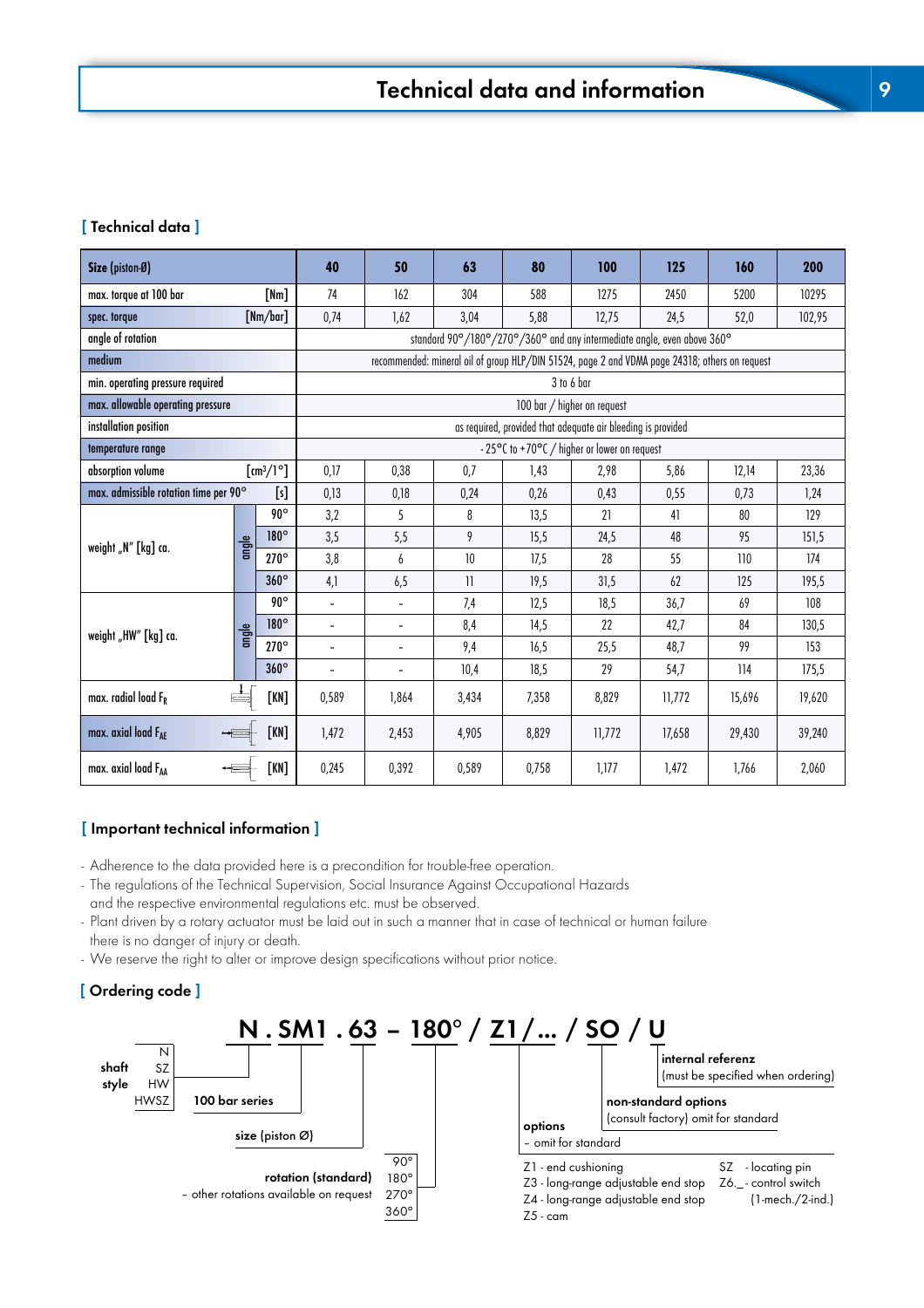### [ Standard-model - type N ]





[ Model with hollow shaft - HW ]





### [ Comments ]

 $^{11}$  Depth as per DIN 6885, page 3 (all other depths as per DIN 6885, page 1)

 $2^{\circ}$ The figures stated are maximum diameters; in order to transmit the torque without torsional damage to the shaft, we recommend hardening of the shaft or reducing the pressure (torque).

<sup>3</sup> Dimension varies for models including option Z3/Z4 = adjustment of angle of rotation. Please consult factory. <sup>4)</sup> Drive shaft datum

Order code on page 9

| <b>Size</b> |     |     |         |     |     |     |                          |                | <b>Rotary actuator SM1</b> |     |    |    |                 |      |      |      |                        |    |                |                 |       |       |       |
|-------------|-----|-----|---------|-----|-----|-----|--------------------------|----------------|----------------------------|-----|----|----|-----------------|------|------|------|------------------------|----|----------------|-----------------|-------|-------|-------|
| (piston-Ø)  | øА  | øB  | øl      | øD  | øE  | øF  | $g[1^2]$                 | $\bullet$<br>G | G1                         | H   |    |    |                 |      |      |      | $\lfloor$ <sup>3</sup> | M  | M <sub>1</sub> |                 |       |       |       |
|             |     |     | /number | h7  |     | k6  | H <sub>7</sub>           |                |                            |     |    |    | 90 <sup>°</sup> | 180° | 270° | 360° |                        |    |                | 90 <sup>°</sup> | 180°  | 270   | 360°  |
|             |     |     |         |     |     |     |                          |                |                            |     |    |    |                 |      |      |      |                        |    |                |                 |       |       |       |
| 40          | 85  | 73  | 6,5/4   | 40  | 62  | 18  | $\overline{\phantom{0}}$ | 50             | $\overline{\phantom{0}}$   | 2,5 | 3  | 10 | 123             | 150  | 177  | 204  | 4                      | 39 | 42             | 79,5            | 93    | 106,5 | 120   |
| 50          | 98  | 86  | 6,5/4   | 50  | 74  | 25  | $\sim$                   | 60             | $\overline{\phantom{0}}$   | 3   |    | 10 | 138             | 175  | 212  | 249  |                        | 40 | 43             | 87              | 105,5 | 124   | 142,5 |
| 63          | 116 | 102 | 9/4     | 60  | 87  | 30  | 24                       | 80             | 65                         | 3   |    | 12 | 156             | 201  | 246  | 291  |                        | 46 | 49             | 99              | 121,5 | 144   | 166,5 |
| 80          | 150 | 130 | 11/4    | 70  | 106 | 35  | 30                       | 80             | 85                         | 3   | b  | 16 | 187             | 242  | 297  | 352  | 6                      | 52 | 52,5           | 119,5           | 147   | 174,5 | 202   |
| 100         | 160 | 143 | 11/4    | 80  | 125 | 45  | 45                       | 110            | 102                        |     | h  | 18 | 217             | 291  | 365  | 439  | b                      | 56 | 56             | 132             | 169   | 206   | 243   |
| 125         | 205 | 182 | 13/4    | 100 | 157 | 60  | 55                       | 140            | 120                        |     |    | 18 | 256             | 348  | 440  | 532  | Q                      | 64 | 67,5           | 156             | 202   | 248   | 294   |
| 160         | 260 | 230 | 17/6    | 130 | 200 | 80  | 75                       | 170            | 150                        | b   | 8  | 23 | 312             | 428  | 544  | 660  | 8                      | 77 | 83,5           | 190             | 248   | 306   | 364   |
| 200         | 310 | 275 | 17/6    | 160 | 242 | 100 | 95                       | 210            | 173                        |     | 10 | 28 | 351             | 492  | 633  | 774  | 10                     | 85 | 91             | 211             | 281.5 | 352   | 422,5 |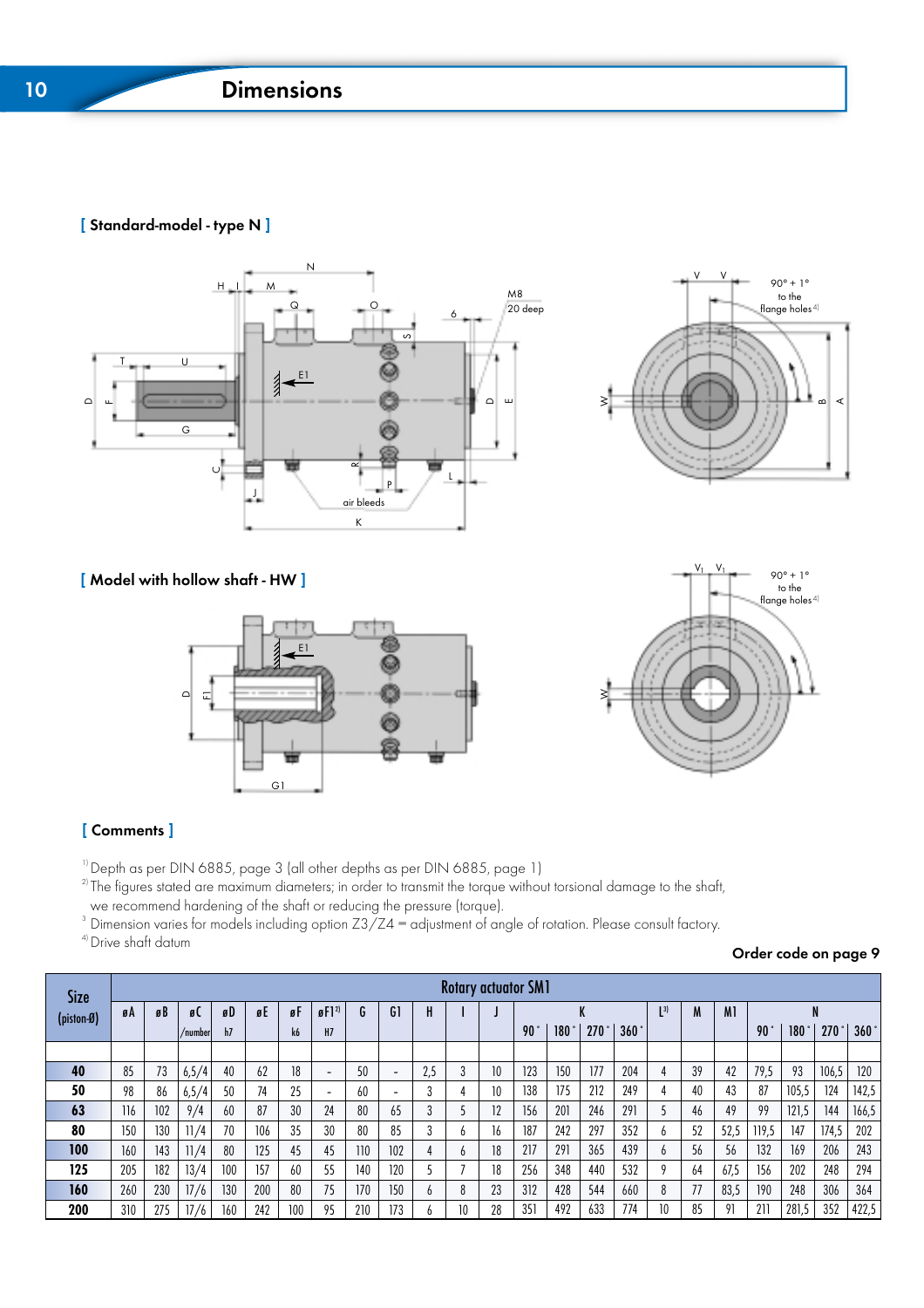# Schwenkmotor PSM Rotary actuator SM1 11

[ Model with end cushioning - Z1]



[ Arrangement of flange bores ]  $\quad \blacklozenge = \text{ports}$ 



sizes: 40, 50, 63, 80, 100, 125 sizes: 160, 200





- We reserve the right to alter or improve design specifications without prior notice.

- Non-standard options on request

|                 |                |       |       |              |                                                 |    |    | <b>Rotary actuator SM1</b> |     |      |      |     |          |                    |                          |                 |                | Z6    |    | Z1           | Size       |
|-----------------|----------------|-------|-------|--------------|-------------------------------------------------|----|----|----------------------------|-----|------|------|-----|----------|--------------------|--------------------------|-----------------|----------------|-------|----|--------------|------------|
|                 | N <sub>1</sub> |       |       | $\mathbf{0}$ | $\mathbf{0}$<br>C1<br>S <sub>2</sub><br>gP<br>Q |    |    |                            |     |      |      |     | u<br>DIN |                    | V1                       | W<br><b>DIN</b> | W <sub>1</sub> | b     | a  | cushioning   | (piston-Ø) |
| 90 <sup>°</sup> | 180            | 270   | 360°  | port size    |                                                 |    |    |                            |     |      |      |     | 6885     | <b>DIN</b><br>6885 |                          | 6885            |                |       |    | range        |            |
|                 |                |       |       |              |                                                 |    |    |                            |     |      |      |     |          |                    |                          |                 |                |       |    |              |            |
| 79,5            | 93             | 106,5 | 120   | 63/8''       | 12                                              | 37 | 40 |                            | 6.5 | 12,5 | 31.5 | 1,5 | 45       | 11.5               | $\overline{\phantom{0}}$ | b               | -              | 107.8 | 15 | $20^{\circ}$ | 40         |
| 86              | 104            | 122   | 140   | 63/8''       | 12                                              | 37 | 40 |                            | 6.5 | 12,5 | 31,5 | 3   | 50       | 15.5               | -                        | 8               |                | 110,8 | 15 | $19^\circ$   | 50         |
| 97              | 119            | 141   | 163   | 63/8''       | 12                                              | 37 | 40 |                            | 6,5 | 12,5 | 31,5 | 4   | 70       | 18                 | $14^{1}$                 | 8               |                | 110.8 | 15 | $15^{\circ}$ | 63         |
| 120,5           | 147,5          | 174,5 | 201,5 | G1/2''       | 14                                              | 42 | 45 |                            | 8.5 | 15,5 | 38,5 |     | 70       | 20,5               | 18,3                     | 10              |                | 110.8 | 19 | $19^\circ$   | 80         |
| 132             | 168            | 204   | 240   | G1/2''       | 14                                              | 42 | 45 |                            |     | 16   | 39   | 4   | 100      | 26                 | 26,3                     | 14              | 14             | 110.8 | 19 | $15^{\circ}$ | 100        |
| 153             | 198            | 243   | 288   | 63/4''       | 20                                              | 55 | 55 | 13                         |     | 14   | 37   |     | 125      | 34                 | 31,8                     | 18              | 16             | 110,8 | 23 | $18^{\circ}$ | 125        |
| 189             | 245,5          | 302   | 358,5 | G'           | 26                                              | 58 | 60 | 15                         | 10  | 17   | 45   | 4   | 160      | 45                 | $40,2^{11}$              | 22              | 20             | 110,8 | 26 | $15^{\circ}$ | 160        |
| 210             | 279            | 348   | 417   | G1''         | 26                                              | 58 | 60 | 14                         | 10  | 17   | 45   | 10  | 180      | 56                 | $50,4^{1}$               | 28              | 25             | 140,3 | 26 | $12^{\circ}$ | 200        |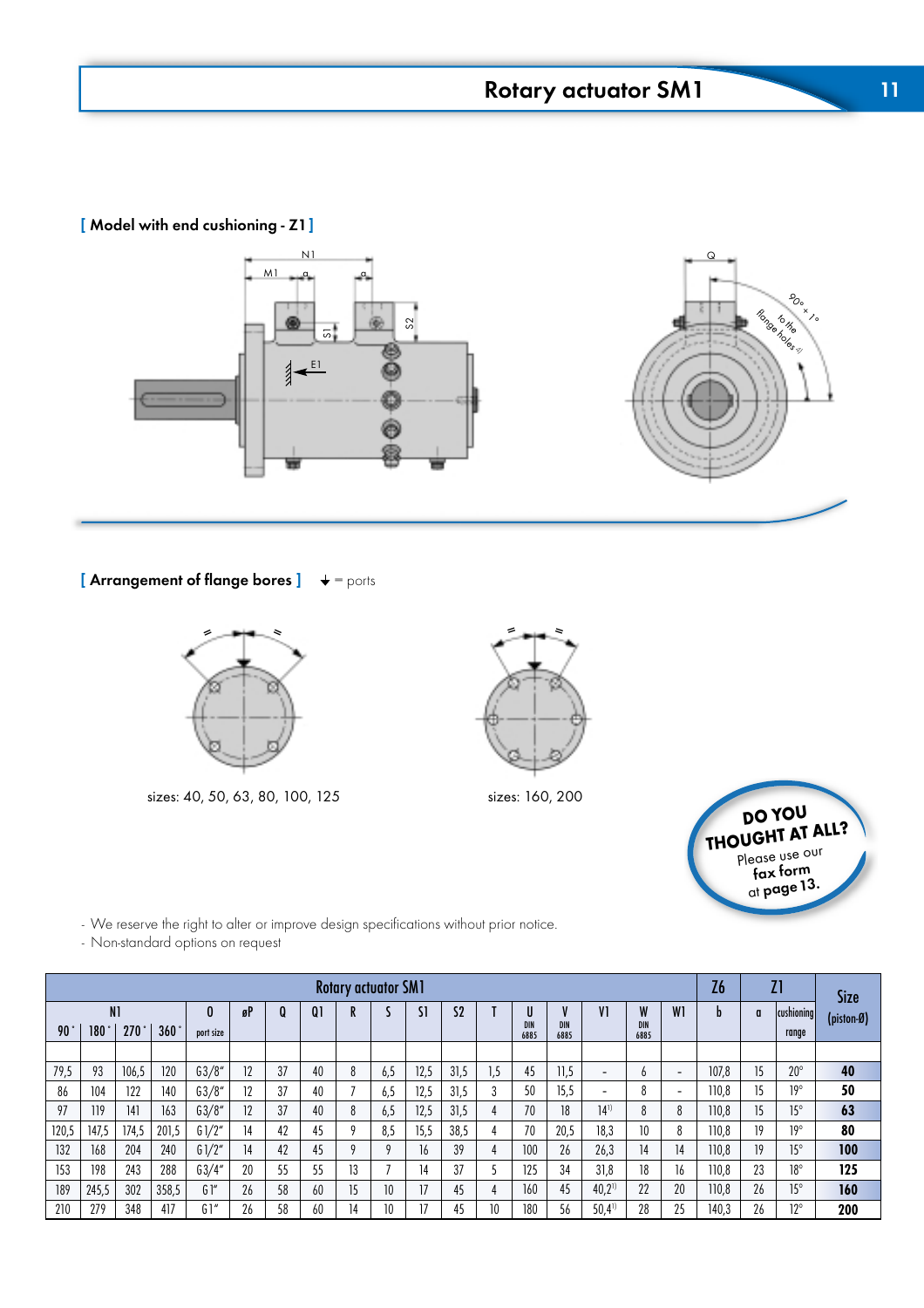Because of its torque, angle of rotation, pressure range, positioning accuracy, stability of position, type of attachment and dimensions, the Eckart SM1 rotary actuator can be used in a wide range of applications.

The selection and the size depends above all on the demands and the operating conditions under which the rotary actuator is operating. For the planning of special items, it is also important for us to be aware of all technical details.

questions on page 13 which you can fax us if any lack of submit a proposal to you. In order to provide this we have prepared a catalogue of clarity emerge. Our staff will be glad to work out and

We accept no guarantee claims for disturbances in functioning or complaints which are attributable to lack of information by the customer.

#### $\blacksquare$  When planning the rotary actuator, to the planning the rotary actuator,<br>we recommend the following  $\overline{a}$ we recommend the following  $\frac{1}{2}$

them, including forces of inertia, must not exceed the force created by the maximum operating pressure (100 bar). ●The mechanical stops within the rotary actuator are designed to withstand the force created by the maximum allowable operating pressure relating to the maximum permissible torque output. If they are used to stop the load, the forces acting on

If higher forces can be expected, we recommend installation n nigher iorces can be expecied, we recommend insidiation<br>of external stops or other methods of control such as end cushioning, as described below, or control valves.

- force on the axle a holding pressure is generated. If the holding pressure reaches the level of the operating pressure there is a torque increase on the axle of 38 %. If resetting forces are expected this should be reflected in selecting the size of the rotary actuator. This also has to be taken into consideration in those cases of operation in which the optional end cushioning Z1 is used. ● On hermetic locking of the rotary actuator (e.g. hydraulically controlled double release valves) and the impact of resetting
- $\bullet$  In order to guarantee a fresh supply of pressure fluid or mevalve with additional tank line. dium, the pressure connection lines should be kept as short as possible, and/or the directional control valve should be mounted directly onto the rotary actuator. If this is not possible, we recommend a hydraulically controlled double release
- $\bullet$  On hermetic locking of the rotary actuator (e.g. hydraulically controlled blocking valves) and the impact of heat from external sources it should be considered that the hydraulic pressure in the rotary actuator increases by about 6-8 bar per 1°C increase of the temperature. In case of substantial temperature increase the rotary actuator could be destroyed. If operating conditions with substantial temperature increases are expected, appropriate protective measures (e.g. safety valves, cycles of operation) should be provided.
- During installation, care should be taken that the drive shaft or hub is perfectly aligned with the counterpart, since otherwise the maximum permissible radial and axial forces can easily be exceeded.
- In the case of option HW hollow shaft with keyways we recommend a calculation of the torsion and fatigue strength of the shaft. Also see page 8.
- In case of changing the angle of rotation on actuators with the end cushioning option Z1, the cushioning effect on the bottom side should also be changed.
- Ensure that air bleeding S1/S2 is accessible (important in the case of end cushioning Z1).
- The rotary actuator needs to be dismantled when changing replacement parts. It is therefore necessary to allow enough clearance for this to be carried out easily.
- In case of rotary actuators with the end cushioning option Z1, the flowing back of the pressure medium is progressively throttled down which causes the hydraulic pressure to rise on the cushioned side of the piston. In this context it must be ensured that the anticipated cushioning pressure does not exceed the operating pressure maximally admissible. As not all factors can be exactly pre-determined, not all requi-

under an chcumsiances aunity me commissioning or me ininar<br>delivery of rotary actuators (we will be glad to assist you con- $\frac{1}{2}$  this  $\frac{1}{2}$  this during during during during during during during during during during during during during during during during during during during during during during during during during during during du Langzeitnitrieren rement profiles can be implemented in configurations which use the end cushioning Z1. For this reason the details of the execution for the end cushioning Z1 must be established under all circumstances during the commissioning of the initial cerning this).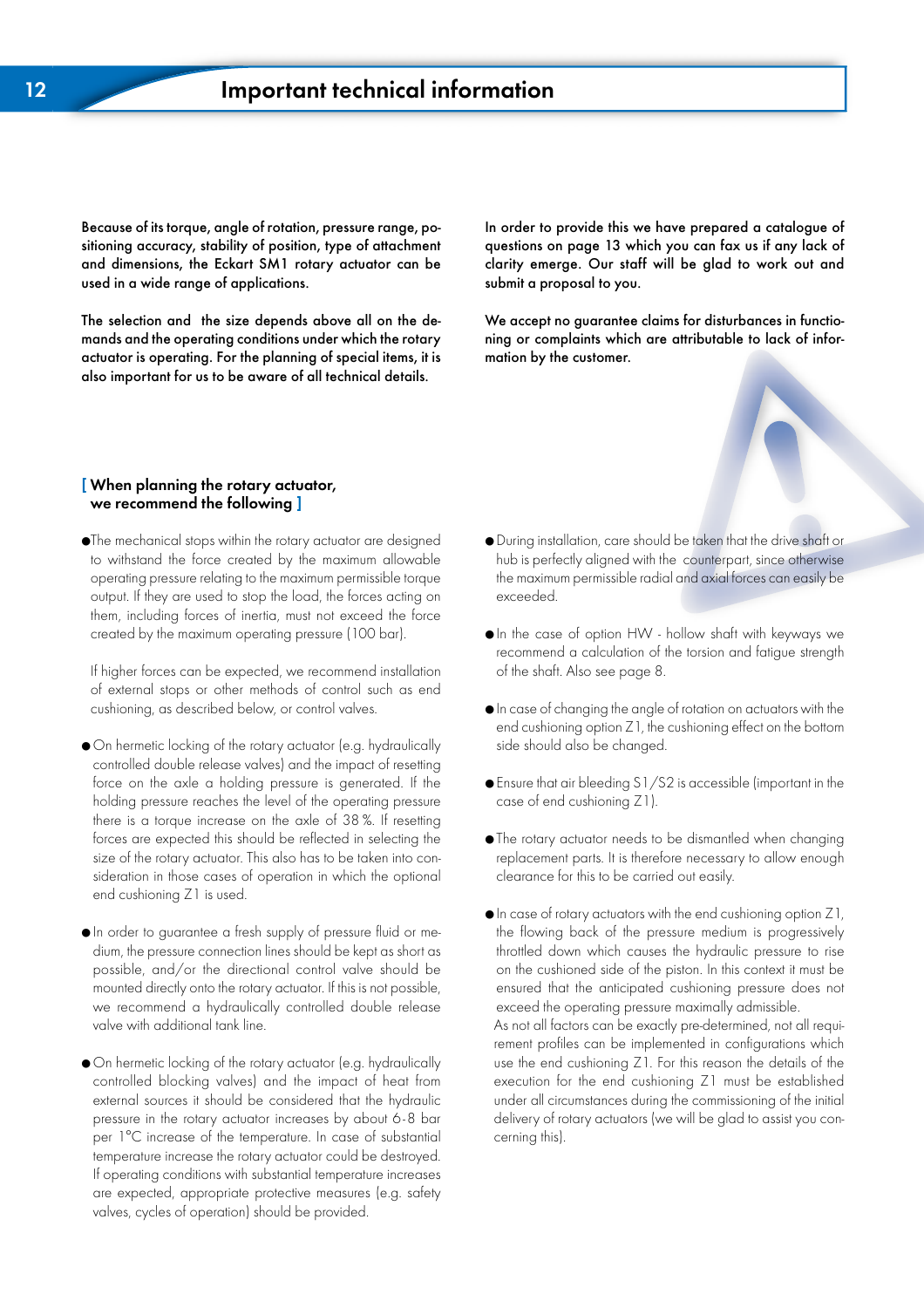| <b>ECKART GmbH</b><br>Construction & Sales                           |                     | company name           |  |      |  |      |    |                           |         |              |                                                                   |                            |  |       |  |     |                                |  |                                 |  |             |                  |              |  |
|----------------------------------------------------------------------|---------------------|------------------------|--|------|--|------|----|---------------------------|---------|--------------|-------------------------------------------------------------------|----------------------------|--|-------|--|-----|--------------------------------|--|---------------------------------|--|-------------|------------------|--------------|--|
| Gewerbegebiet Wallroth                                               | department          |                        |  |      |  |      |    |                           |         |              |                                                                   | name/ref.                  |  |       |  |     |                                |  |                                 |  |             |                  |              |  |
| D-36381 Schlüchtern                                                  | street              |                        |  |      |  |      |    |                           |         |              |                                                                   |                            |  |       |  |     |                                |  |                                 |  |             |                  |              |  |
| phone +49 (0) 6661 9628-0<br>+49 (0) 6661 9628-50<br>fax             |                     | country/postcode/place |  |      |  |      |    |                           |         |              |                                                                   |                            |  |       |  |     |                                |  |                                 |  |             |                  |              |  |
|                                                                      | phone               |                        |  |      |  |      |    |                           |         | fax          |                                                                   |                            |  |       |  |     |                                |  |                                 |  |             |                  |              |  |
| ek@eckart-gmbh.de<br>e-mail                                          | e-mail              |                        |  |      |  |      |    |                           |         |              |                                                                   |                            |  |       |  |     |                                |  |                                 |  |             |                  |              |  |
| date                                                                 | project             |                        |  |      |  |      |    |                           |         | no.          |                                                                   |                            |  |       |  |     |                                |  |                                 |  |             |                  |              |  |
|                                                                      |                     |                        |  |      |  |      |    |                           |         |              |                                                                   |                            |  |       |  |     |                                |  |                                 |  |             |                  |              |  |
| We calculate for you!<br>F,                                          |                     |                        |  |      |  |      |    |                           |         | 9            |                                                                   | torque output              |  |       |  |     |                                |  | $M_d$                           |  |             |                  | Nm           |  |
|                                                                      |                     |                        |  |      |  |      |    |                           |         | 10           |                                                                   | mass moment of inertia     |  |       |  |     |                                |  |                                 |  |             | kgm <sup>2</sup> |              |  |
|                                                                      |                     |                        |  |      |  |      |    |                           |         | $\mathbf{1}$ | lever                                                             |                            |  |       |  |     |                                |  | $\mathsf{r}$                    |  |             |                  | mm           |  |
|                                                                      |                     |                        |  |      |  |      |    |                           |         | 12           |                                                                   | centre of mass             |  |       |  |     |                                |  | ${\mathsf R}$                   |  |             |                  | mm           |  |
|                                                                      |                     |                        |  |      |  |      |    |                           |         | 13<br>14     |                                                                   | mass                       |  |       |  |     |                                |  | ${\sf m}$<br>$M_r$              |  |             | kg<br>Nm         |              |  |
| fitting position of rotary actuators                                 |                     |                        |  |      |  |      |    |                           |         | 15           | reset power, holding power<br>radial load<br>$F_R$<br>$\mathbb N$ |                            |  |       |  |     |                                |  |                                 |  |             |                  |              |  |
|                                                                      |                     |                        |  |      |  |      |    |                           |         | 16           |                                                                   | axial load                 |  |       |  |     |                                |  | FAA                             |  | $\mathbb N$ |                  |              |  |
| ❤<br>IX)                                                             | $L_{\rm f}(\Sigma)$ | e 4                    |  |      |  |      |    |                           |         | 17           | axial load                                                        |                            |  |       |  |     | FAE                            |  | $\mathbb N$                     |  |             |                  |              |  |
| $\mathsf{C}$<br>$\mathsf B$<br>A                                     | D                   | E<br>F<br>G            |  |      |  |      | 18 | required working pressure |         |              |                                                                   |                            |  | $P_A$ |  | bar |                                |  |                                 |  |             |                  |              |  |
| options                                                              |                     |                        |  |      |  |      |    |                           |         | 19           | $P_B$<br>maximum operating pressure<br>bar                        |                            |  |       |  |     |                                |  |                                 |  |             |                  |              |  |
| $\overline{2}$<br>SZ<br>Z1<br>Z3<br><b>HW</b>                        | Z4                  | Z <sub>5</sub>         |  | Z6.1 |  | Z6.2 |    |                           |         | 20           | P <sub>S</sub><br>pressure peaks                                  |                            |  |       |  |     | bar                            |  |                                 |  |             |                  |              |  |
| 3<br>angle of rotation, SM1 max.                                     |                     |                        |  |      |  |      |    |                           | $\circ$ | 21           |                                                                   | pressure medium            |  |       |  |     |                                |  |                                 |  |             |                  |              |  |
| angle of rotation, in operate<br>$\overline{4}$                      |                     |                        |  |      |  |      |    |                           | $\circ$ | 22           |                                                                   |                            |  |       |  |     | temperature of pressure medium |  |                                 |  |             |                  | $^{\circ}$ C |  |
| $\sqrt{5}$<br>rotation time, total                                   | †g                  |                        |  |      |  |      |    | sec.                      |         | 23           |                                                                   | temperature of environment |  |       |  |     |                                |  |                                 |  |             |                  | $^{\circ}$ C |  |
| $\sigma$<br>cushioning time                                          | tď                  |                        |  |      |  |      |    | sec.                      |         | 24           |                                                                   | volume flow                |  |       |  |     |                                |  | $\mathsf{Q}$                    |  |             | l/min.           |              |  |
| cycle frequency<br>7                                                 | $\overline{1}$      |                        |  |      |  |      |    | sec.                      |         | 25           |                                                                   | stops                      |  |       |  |     |                                |  | $\Box$ internal $\Box$ external |  |             |                  |              |  |
| duration of operation per day<br>$\,8\,$<br>sketch/special features/ |                     |                        |  |      |  |      |    |                           | h       | 26           |                                                                   |                            |  |       |  |     | Z3/Z4 range of adjustment      |  |                                 |  |             |                  |              |  |
| field of application/circuit diagram                                 |                     |                        |  |      |  |      |    |                           |         |              |                                                                   |                            |  |       |  |     |                                |  |                                 |  |             |                  |              |  |
|                                                                      |                     |                        |  |      |  |      |    |                           |         |              |                                                                   |                            |  |       |  |     |                                |  |                                 |  |             |                  |              |  |
|                                                                      |                     |                        |  |      |  |      |    |                           |         |              |                                                                   |                            |  |       |  |     |                                |  |                                 |  |             |                  |              |  |
|                                                                      |                     |                        |  |      |  |      |    |                           |         |              |                                                                   |                            |  |       |  |     |                                |  |                                 |  |             |                  |              |  |
|                                                                      |                     |                        |  |      |  |      |    |                           |         |              |                                                                   |                            |  |       |  |     |                                |  |                                 |  |             |                  |              |  |
|                                                                      |                     |                        |  |      |  |      |    |                           |         |              |                                                                   |                            |  |       |  |     |                                |  |                                 |  |             |                  |              |  |
|                                                                      |                     |                        |  |      |  |      |    |                           |         |              |                                                                   |                            |  |       |  |     |                                |  |                                 |  |             |                  |              |  |
|                                                                      |                     |                        |  |      |  |      |    |                           |         |              |                                                                   |                            |  |       |  |     |                                |  |                                 |  |             |                  |              |  |
|                                                                      |                     |                        |  |      |  |      |    |                           |         |              |                                                                   |                            |  |       |  |     |                                |  |                                 |  |             |                  |              |  |